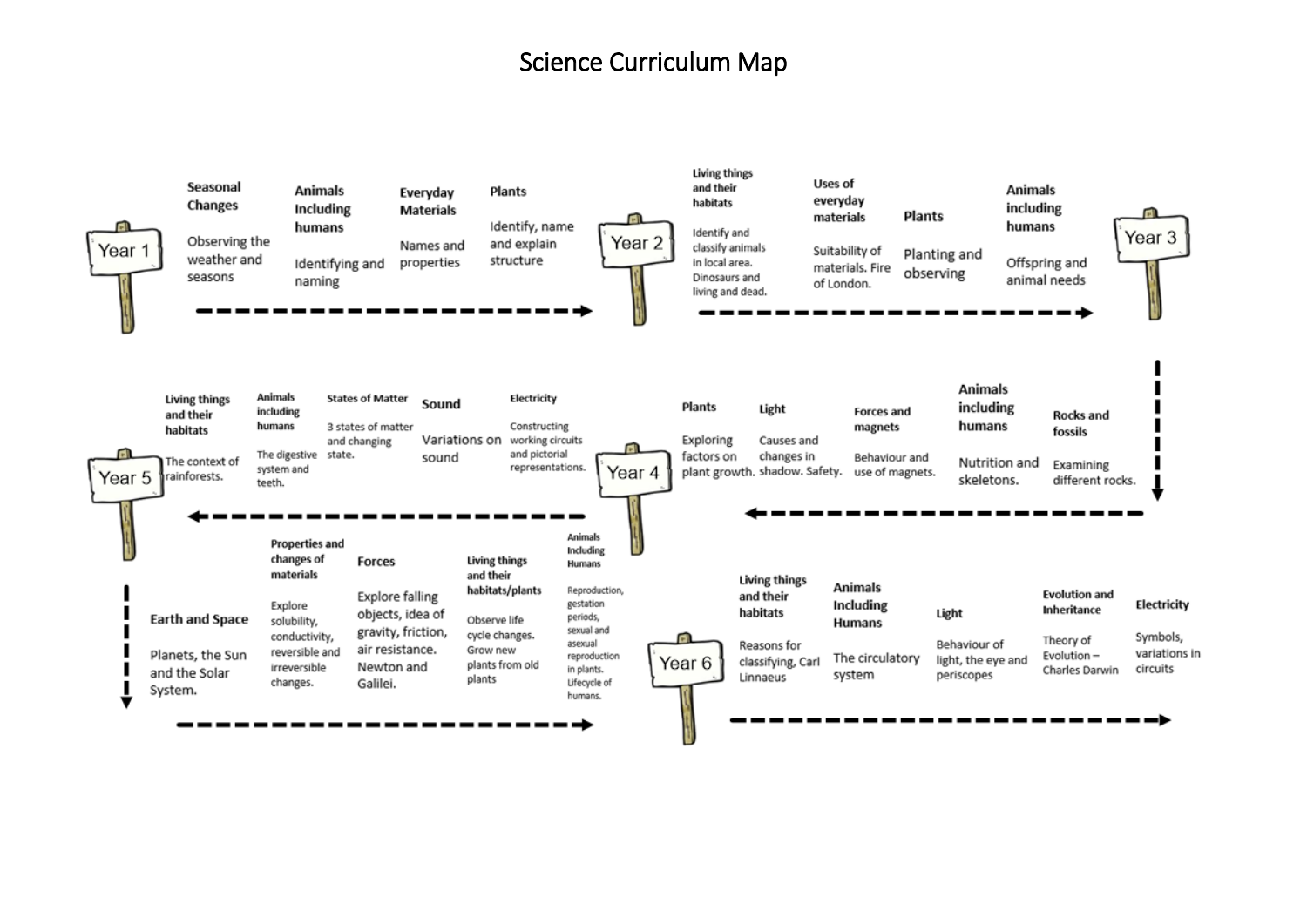|                     | <b>Year 1: Science Curriculum Map</b>                                                                                                                                                                                                                                                                                                                                                                                                          |                                                                                                                                                                                                                                                                                                                                                                                                                                                                                                                                                                  |                                                                                                                                                                                                                                                                                                                                                                                       |                                                                                                                                                                                                                                                                                                                                                                                                                                                                                                                                                                                                                                                                                                                                     |  |  |  |
|---------------------|------------------------------------------------------------------------------------------------------------------------------------------------------------------------------------------------------------------------------------------------------------------------------------------------------------------------------------------------------------------------------------------------------------------------------------------------|------------------------------------------------------------------------------------------------------------------------------------------------------------------------------------------------------------------------------------------------------------------------------------------------------------------------------------------------------------------------------------------------------------------------------------------------------------------------------------------------------------------------------------------------------------------|---------------------------------------------------------------------------------------------------------------------------------------------------------------------------------------------------------------------------------------------------------------------------------------------------------------------------------------------------------------------------------------|-------------------------------------------------------------------------------------------------------------------------------------------------------------------------------------------------------------------------------------------------------------------------------------------------------------------------------------------------------------------------------------------------------------------------------------------------------------------------------------------------------------------------------------------------------------------------------------------------------------------------------------------------------------------------------------------------------------------------------------|--|--|--|
| <b>Unit</b>         | Seasonal Changes $-$ Autumn   Animals,<br>1 and 2, Spring 1 and Summer<br>1 and 2                                                                                                                                                                                                                                                                                                                                                              | <i>including</i><br>Humans -<br><b>Autumn 1</b>                                                                                                                                                                                                                                                                                                                                                                                                                                                                                                                  | <b>Plants-Spring 2</b>                                                                                                                                                                                                                                                                                                                                                                | <b>Everyday Materials:</b><br>Summer 1                                                                                                                                                                                                                                                                                                                                                                                                                                                                                                                                                                                                                                                                                              |  |  |  |
| National Curriculum | Pupils should be taught to:<br>observe changes across the 4<br>seasons<br>observe and describe weather<br>$\bullet$<br>associated with the seasons and<br>how day length varies                                                                                                                                                                                                                                                                | Pupils should be taught to:<br>identify and name a variety of common<br>$\bullet$<br>animals including fish, amphibians,<br>reptiles, birds and mammals<br>$\bullet$<br>identify and name a variety of common<br>animals that are carnivores, herbivores<br>and omnivores<br>describe and compare the structure of a<br>variety of common animals (fish,<br>amphibians, reptiles, birds and mammals<br>including pets)<br>identify, name, draw and label the basic<br>parts of the human body and say which<br>part of the body is associated with each<br>sense | Pupils should be taught to:<br>identify and name a variety of common<br>wild and garden plants, including<br>deciduous and evergreen trees<br>identify and describe the basic structure<br>of a variety of common flowering plants,<br>including trees                                                                                                                                | Pupils should be taught to:<br>distinguish between an object and the<br>material from which it is made<br>identify and name a variety of everyday<br>materials, including wood, plastic, glass,<br>metal, water, and rock<br>describe the simple physical properties of<br>a variety of everyday materials<br>compare and group together a variety of<br>everyday materials on the basis of their<br>simple physical properties                                                                                                                                                                                                                                                                                                     |  |  |  |
| Overview            | In this unit the children will spend time<br>observing and reflecting on the seasonal<br>changes that take place during August,<br>September and October (how summer<br>turns to autumn). They observe and<br>identify changes in the weather, day<br>length, plants and animals during this<br>period of time.<br>They should observe and describe the<br>changes that occur during Autumn (e.g.<br>leaves changing colour, days shortening). | Within the stories that they read, the children will<br>discover a range different types of plants and<br>animals. They will know what types of plants and<br>animals could be found in hot and cold places and<br>identify some of the differences between them<br>(e.g. fur thickness)<br>They will identify the parts of their body and<br>explore their senses in a multi-sensory way.                                                                                                                                                                       | In this unit, the children will learn to identify and<br>name a variety of common wild and garden<br>plants, including deciduous and evergreen trees.<br>They will also identify and describe the basic<br>structure of a variety of common flowering<br>plants, including trees. Children will sketch<br>common plants and observe them to identify<br>similarities and differences. | Pupils will explore, name, discuss, raise and answer<br>questions about everyday materials (particularly but<br>not exclusively related to toys) so that they become<br>familiar with the names of materials and properties<br>such as: hard/soft; stretchy/stiff; shiny/dull;<br>rough/smooth; bendy/not bendy; waterproof/not<br>waterproof; absorbent/not absorbent;<br>opaque/transparent. Pupils will explore and<br>experiment with a wide variety of materials for<br>example: brick, paper, fabrics, elastic, foil. They will<br>investigate which materials would be best to make<br>their puppets out of, based on the physical<br>properties.<br>They will observe and describe the changes that occur<br>during winter. |  |  |  |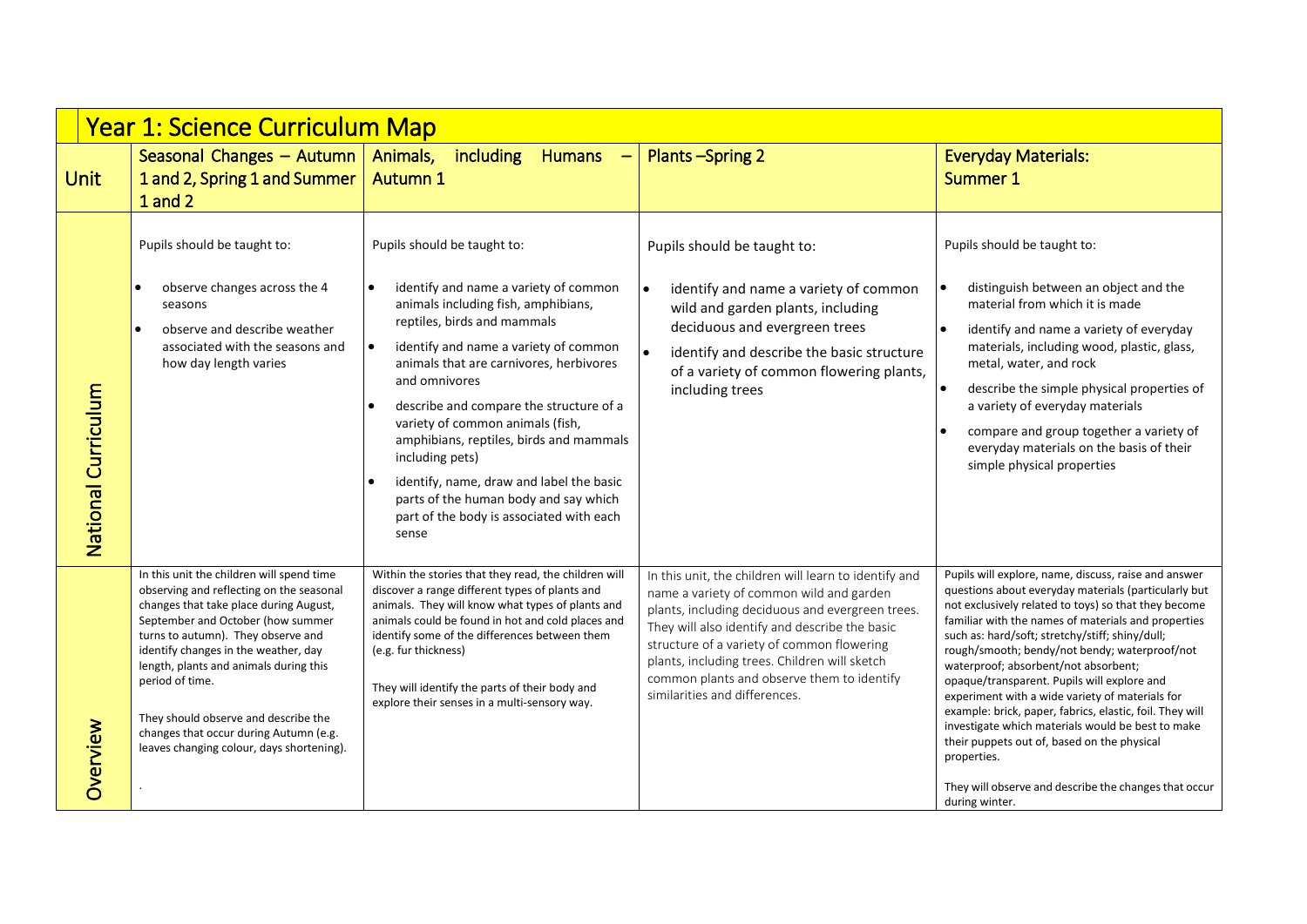|             | Observing                                | Classifying                                    | Classifying                                          |                                                   |
|-------------|------------------------------------------|------------------------------------------------|------------------------------------------------------|---------------------------------------------------|
|             |                                          |                                                |                                                      | Classifying                                       |
|             | Take weather measurements and            | Classify animals they have seen/have first-    | Allow children to classify leaves, flowers, and      | Classify objects made from the same material      |
|             | make observations over time (photos      | hand experience of, choosing their own         | seeds, choosing their own criteria.                  | (e.g. lots of things made from plastic). Classify |
|             | of what children are wearing through     | criteria to do so. Classify animals based on   | Observing                                            | one object made from different materials (e.g.    |
|             | the year). Record time it gets dark each | physical structure. Classify animals they have | Observe a tree through the year. Observe a           | cups made of different materials). Classify       |
|             | day. (This gathers evidence, over time,  | first-hand experience of based on what they    | trail/patch to identify how plants change through    | paper/plastics/fabrics.                           |
|             | that day length changes and so do        | eat (plants, other animals, both). (Complete   | the year.                                            | Comparative/fair testing                          |
|             | activities.)                             | this after the research.)                      | Pattern seeking Based on observations, encourage     | Test objects made of different materials to       |
|             | Pattern seeking                          | Observing                                      | children to identify patterns e.g. after comparing   | how effective they are e.g.<br>see                |
|             | At the end of the year, look for         | Observe animals in the local environment       | the size of leaves on different plants, children may | umbrellas/hats/coats for waterproofness,          |
|             | patterns in evidence e.g. Does it rain   | throughout the year.                           | suggest "bigger plants have bigger leaves.           | cloths/nappies for absorbency, socks for          |
|             | more in spring? Do we have more          | Researching                                    | Researching                                          | elasticity etc.                                   |
| Progression | sunny days in the summer? Which was      | Use secondary sources to name animals seen     | Use secondary sources to name plants (including      |                                                   |
|             | the coldest month?                       | in the local environment that they may not     | trees) based on observations of leaves, seeds,       |                                                   |
|             |                                          | currently be able to name (e.g. birds: magpie, | flowers, buds, and bark (Leafsnap UK)                |                                                   |
|             |                                          | blackbird).                                    |                                                      |                                                   |
|             |                                          | Pattern seeking                                |                                                      |                                                   |
|             |                                          | Children generate questions for investigation  |                                                      |                                                   |
|             |                                          | such as: do people with longer arms have       |                                                      |                                                   |
|             |                                          | longer legs? Can more people identify prawn    |                                                      |                                                   |
|             |                                          | cocktail crisps than cheese and onion? Do all  |                                                      |                                                   |
|             |                                          | animals with  have ?                           |                                                      |                                                   |
|             |                                          | Comparative/fair testing                       |                                                      |                                                   |
|             |                                          | Can I taste the difference between different   |                                                      |                                                   |
|             |                                          | flavoured crisps/skittles/smarties?            |                                                      |                                                   |
|             |                                          |                                                |                                                      |                                                   |
|             |                                          |                                                |                                                      |                                                   |
|             |                                          |                                                |                                                      |                                                   |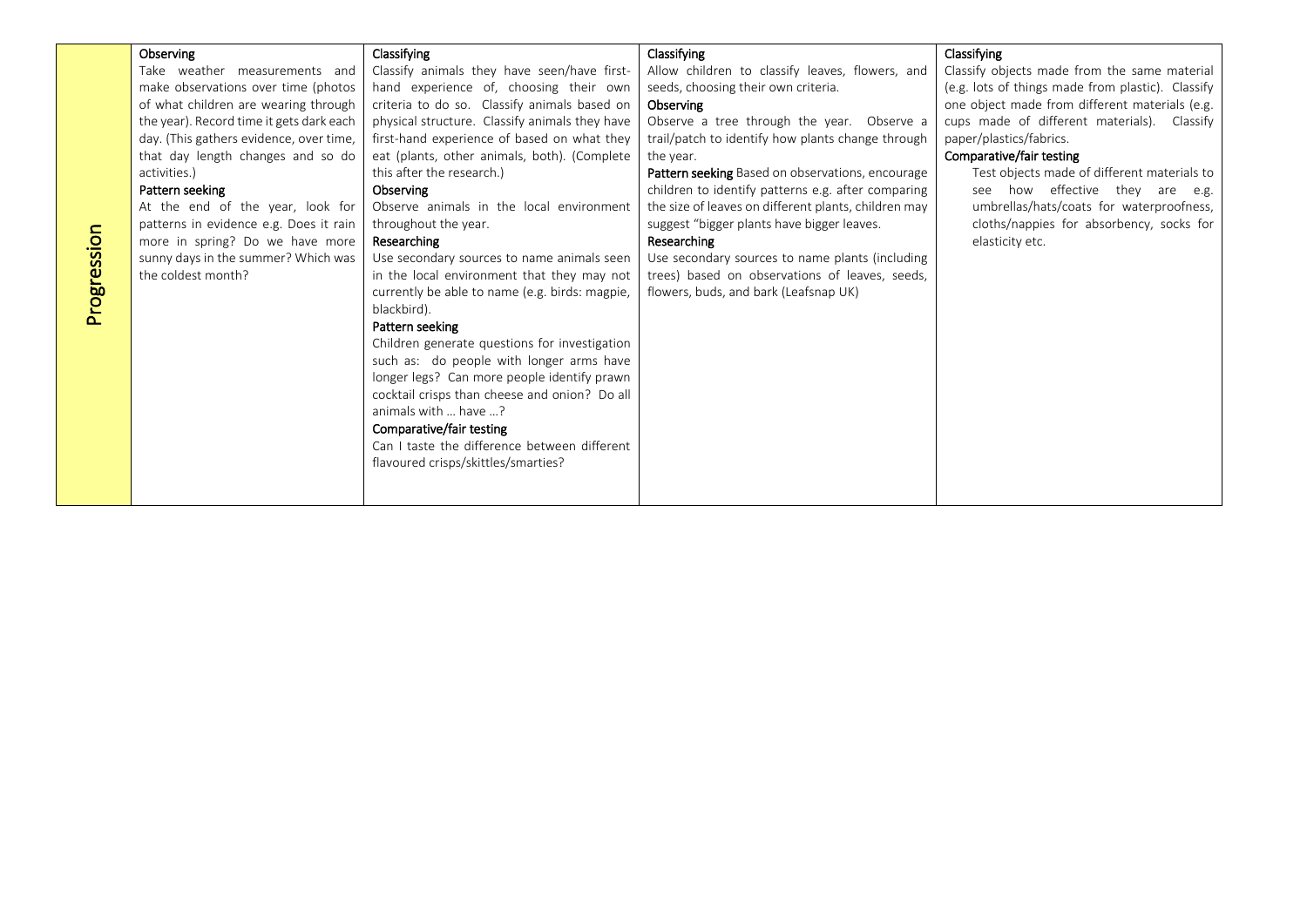| <u> Year 2: Science Curriculum Map</u>                                                                                                                                                                                                                                                                                                                                                                                                                                                                                                                                                                                                                                                                                                                                                                                                                                                                     |                                                                                                                                                                                                                                                                                                                                                                                                                                                                                                                                                                                                                                                                                                                                                                  |                                                                                                                                                                                                                                                                                                                                                                                                                                                                                                                                                                                                                                                                                                                                                                                           |                                                                                                                                                                                                                                                                                                                                                                                                                                                                                                                                                                                                                                                                                                                                                                                                                         |  |  |  |
|------------------------------------------------------------------------------------------------------------------------------------------------------------------------------------------------------------------------------------------------------------------------------------------------------------------------------------------------------------------------------------------------------------------------------------------------------------------------------------------------------------------------------------------------------------------------------------------------------------------------------------------------------------------------------------------------------------------------------------------------------------------------------------------------------------------------------------------------------------------------------------------------------------|------------------------------------------------------------------------------------------------------------------------------------------------------------------------------------------------------------------------------------------------------------------------------------------------------------------------------------------------------------------------------------------------------------------------------------------------------------------------------------------------------------------------------------------------------------------------------------------------------------------------------------------------------------------------------------------------------------------------------------------------------------------|-------------------------------------------------------------------------------------------------------------------------------------------------------------------------------------------------------------------------------------------------------------------------------------------------------------------------------------------------------------------------------------------------------------------------------------------------------------------------------------------------------------------------------------------------------------------------------------------------------------------------------------------------------------------------------------------------------------------------------------------------------------------------------------------|-------------------------------------------------------------------------------------------------------------------------------------------------------------------------------------------------------------------------------------------------------------------------------------------------------------------------------------------------------------------------------------------------------------------------------------------------------------------------------------------------------------------------------------------------------------------------------------------------------------------------------------------------------------------------------------------------------------------------------------------------------------------------------------------------------------------------|--|--|--|
| their  <br>and<br>things<br><b>Living</b><br>habitats - Autumn 1                                                                                                                                                                                                                                                                                                                                                                                                                                                                                                                                                                                                                                                                                                                                                                                                                                           | Uses of<br>Everyday Materials<br><b>Spring 1</b>                                                                                                                                                                                                                                                                                                                                                                                                                                                                                                                                                                                                                                                                                                                 | <b>Plants – Summer 1</b>                                                                                                                                                                                                                                                                                                                                                                                                                                                                                                                                                                                                                                                                                                                                                                  | Animals including humans $-$<br><b>Summer 2</b>                                                                                                                                                                                                                                                                                                                                                                                                                                                                                                                                                                                                                                                                                                                                                                         |  |  |  |
| Pupils should be taught to:<br>$\bullet$<br>explore and compare the differences<br>between things that are living, dead, and<br>things that have never been alive<br>$\bullet$<br>identify that most living things live in<br>habitats to which they are suited and<br>describe how different habitats provide for<br>the basic needs of different kinds of animals<br>and plants, and how they depend on each<br>other<br>$\bullet$<br>identify and name a variety of plants and<br>animals in their habitats, including<br>microhabitats<br>$\bullet$<br>describe how animals obtain their food<br>from plants and other animals, using the<br>idea of a simple food chain, and identify and<br>name different sources of food                                                                                                                                                                           | Pupils should be taught to:<br>identify and compare the suitability of a<br>variety of everyday materials, including<br>wood, metal, plastic, glass, brick, rock,<br>paper and cardboard for particular uses<br>find out how the shapes of solid objects<br>made from some materials can be changed<br>by squashing, bending, twisting and<br>stretching                                                                                                                                                                                                                                                                                                                                                                                                         | Pupils should be taught to:<br>$\bullet$<br>observe and describe how seeds and<br>bulbs grow into mature plants<br>find out and describe how plants need<br>water, light and a suitable temperature<br>to grow and stay healthy                                                                                                                                                                                                                                                                                                                                                                                                                                                                                                                                                           | Pupils should be taught to:<br>notice that animals, including humans,<br>$\bullet$<br>have offspring which grow into adults<br>find out about and describe the basic<br>$\bullet$<br>needs of animals, including humans, for<br>survival (water, food and air)<br>$\bullet$<br>describe the importance for humans of<br>exercise, eating the right amounts of<br>different types of food, and hygiene                                                                                                                                                                                                                                                                                                                                                                                                                   |  |  |  |
| In this unit, the children will identify and<br>classify animals in the local area. They<br>need to be able to explain how the habitat<br>suits the animals (e.g. temperature,<br>habitats, food sources). Part of this work<br>will be carried out with a trip to Lloyd Park<br>to observe the birds that inhabit it. As part<br>of their work on dinosaurs the children will<br>explore the difference between things that<br>are living, dead (as an irreversible change)<br>and things that have never been alive.<br>They will investigate what dinosaurs<br>needed to stay alive and why they may<br>have died out. The children will be<br>introduced to the idea that all living things<br>have certain characteristics that are<br>essential for keeping them alive and<br>healthy. They will raise and answer<br>questions that help them to become<br>familiar with the life processes that are | In this unit, the children will find out how the<br>shapes of solid objects made from some<br>materials can be changed by squashing,<br>bending, twisting and stretching. They will do<br>this by making clay tiles and looking at why<br>clay is a suitable material for this. In relation to<br>the Fire of London, the children will explore<br>the materials the houses were made out of<br>and how this spread the fire. They will<br>investigate what materials would survive the<br>fire and how some change.<br>Furthermore, the children will explore<br>irreversible changes such as dissolving, burning<br>and melting. They will observe and record<br>these changes and explore how plasticine can<br>be squashed, float and sink when manipulated. | In this unit, the children will investigate<br>the start of the growing cycle by planting<br>a range of bulbs and seeds ready for<br>spring (the different types can be<br>decided by the children). They need to<br>observe seeds and bulbs before planting.<br>They need to discuss what conditions will<br>be needed for the seeds and bulbs to<br>grow.<br>In the Summer term the children will<br>look at growing sunflowers and the<br>lifecycle of these. The pupils will use the<br>local environment throughout the year<br>to observe how different plants grow,<br>including growing their own from seeds<br>and bulbs. Pupils will be introduced to<br>the requirements of plants for<br>germination, growth and survival, as well<br>as to the processes of reproduction and | In this unit, the children will notice that<br>animals, including humans, have offspring<br>which grow into adults. They will find out<br>about and describe the basic needs of animals,<br>including humans, for survival.<br>The children will also describe the importance<br>for humans of exercise, eating the right<br>amounts of different types of food, and<br>hygiene. As part of work on Florence<br>Nightingale and Mary Seacole they will learn<br>about the importance of hygiene to prevent<br>the spread of germs.<br>Pupils will be working scientifically by:<br>observing and recording, with some<br>accuracy, the growth of a variety of plants as<br>they change over time from a seed or bulb,<br>or observing similar plants at different stages<br>of growth; setting up a comparative test to |  |  |  |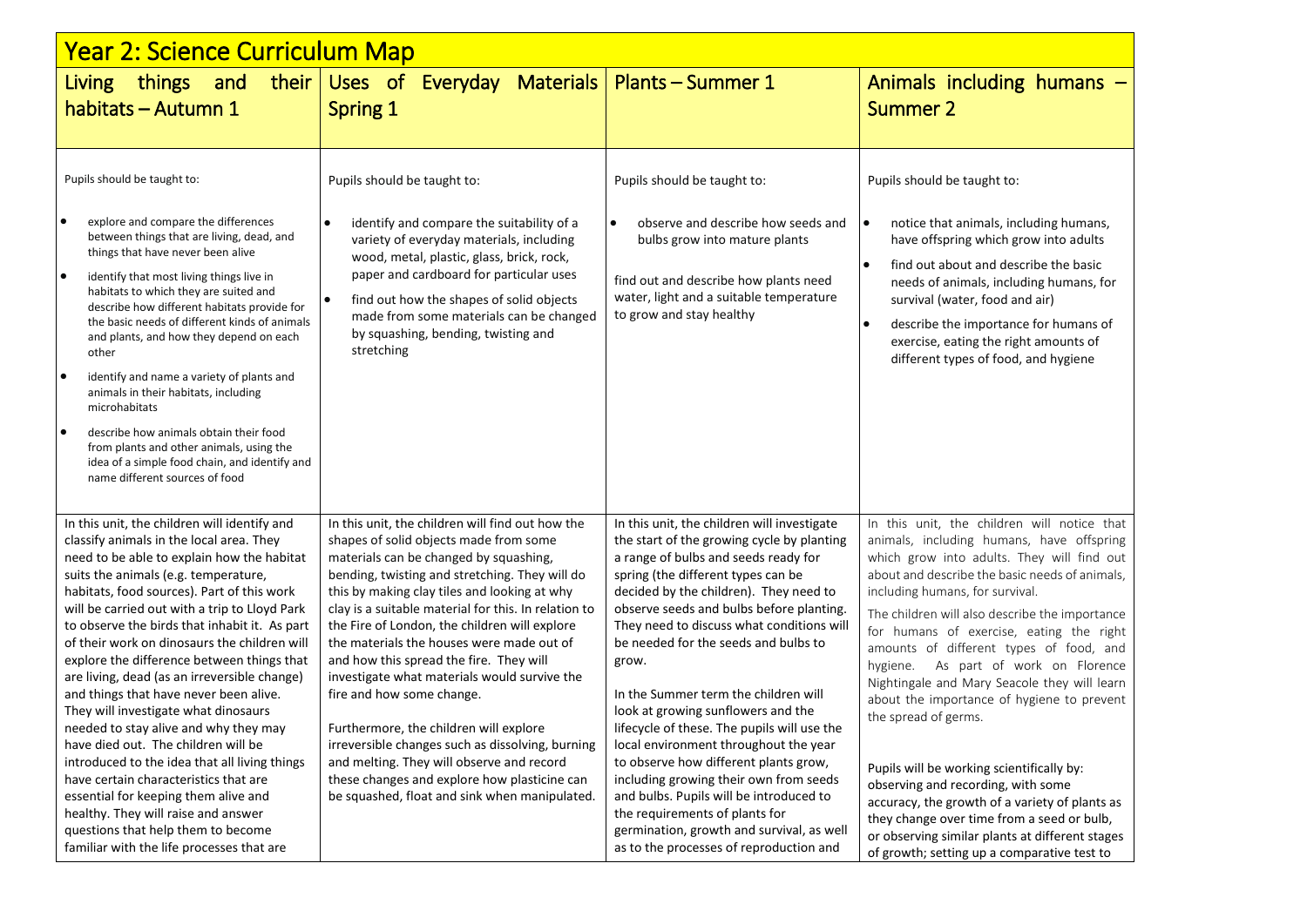| common to all living things. Pupils will be<br>introduced to the terms 'habitat' (a natural |                                                | growth in plants. They will need to<br>understand how we need plants in our | show that plants need light and water to stay<br>healthy. |
|---------------------------------------------------------------------------------------------|------------------------------------------------|-----------------------------------------------------------------------------|-----------------------------------------------------------|
| environment or home of a variety of plants                                                  |                                                | diets and the importance of diet and                                        |                                                           |
| and animals) and 'micro-habitat' (a very                                                    |                                                | exercise. They should link their                                            |                                                           |
| small habitat, for example for woodlice                                                     |                                                | knowledge of healthy living when making                                     |                                                           |
| under stones, logs or leaf litter). They will                                               |                                                | salads. They should understand how                                          |                                                           |
| raise and answer questions about the local                                                  |                                                | plants are a food source and then be able                                   |                                                           |
| environment that help them to identify                                                      |                                                | to construct simple food chains (e.g.                                       |                                                           |
| and study a variety of plants and animals                                                   |                                                | grass, cow, human).                                                         |                                                           |
| within their habitat and observe how living                                                 |                                                |                                                                             |                                                           |
| things depend on each other, for example,                                                   |                                                |                                                                             |                                                           |
| plants serving as a source of food and                                                      |                                                |                                                                             |                                                           |
| shelter for animals. Pupils will compare                                                    |                                                |                                                                             |                                                           |
| animals in familiar habitats with animals                                                   |                                                |                                                                             |                                                           |
| found in less familiar habitats, for example,                                               |                                                |                                                                             |                                                           |
|                                                                                             |                                                |                                                                             |                                                           |
| on the seashore, in woodland, in the                                                        |                                                |                                                                             |                                                           |
| ocean, in the rainforest.                                                                   |                                                |                                                                             |                                                           |
| Pupils will work scientifically by: sorting                                                 |                                                |                                                                             |                                                           |
| and classifying things according to whether                                                 |                                                |                                                                             |                                                           |
| they are living, dead or were never alive,                                                  |                                                |                                                                             |                                                           |
| and recording their findings using charts.                                                  |                                                |                                                                             |                                                           |
| They                                                                                        |                                                |                                                                             |                                                           |
| will describe how they decided where to                                                     |                                                |                                                                             |                                                           |
| place things, exploring questions and talk                                                  |                                                |                                                                             |                                                           |
| about ways of answering their questions.                                                    |                                                |                                                                             |                                                           |
| They could describe the conditions in                                                       |                                                |                                                                             |                                                           |
| different                                                                                   |                                                |                                                                             |                                                           |
| habitats and micro-habitats (under log, on                                                  |                                                |                                                                             |                                                           |
| stony path, under bushes) and find out how                                                  |                                                |                                                                             |                                                           |
| the conditions affect the number and                                                        |                                                |                                                                             |                                                           |
| type(s) of plants and animals that live there.                                              |                                                |                                                                             |                                                           |
|                                                                                             |                                                |                                                                             |                                                           |
|                                                                                             |                                                |                                                                             |                                                           |
| Classifying                                                                                 | Comparative/fair testing                       | Classifying                                                                 | Classifying                                               |
| Find things that are living/ dead /have never                                               |                                                | Based on the children's own criteria:                                       | Based on the children's own criteria: classify            |
| been alive and classify them. Classify mini                                                 | Which materials are best for the wheels? Which | classify seeds classify bulbs.                                              | food items classify animals.                              |
| beasts found in the environment based on                                                    | material would you choose for the frame?       | Observing over time                                                         | Observing over time                                       |
| physical structure.                                                                         |                                                | Plant seeds and bulbs and observe how                                       | Observe a life cycle (e.g. caterpillars, chicks,          |
| Observing                                                                                   |                                                | they grow                                                                   | farm animals). Observe how their body                     |
| Explore plants and animals in micro-habitats                                                |                                                | Pattern seeking                                                             | changes during/after exercise.                            |
| (under a rock, in a pond, in a meadow                                                       |                                                | Children generate questions<br>for                                          | Researching Research adult animals and their              |
| throughout the year.                                                                        |                                                | investigation such as: Do big seeds                                         | young                                                     |
| Researching Research what animals they                                                      |                                                | germinate more quickly? Does it matter                                      |                                                           |
| have first-hand experience of eating.                                                       |                                                | which way round you plant a bulb or seed?                                   |                                                           |
|                                                                                             |                                                | Which comes first, the root or the shoot?                                   |                                                           |
|                                                                                             |                                                |                                                                             |                                                           |
|                                                                                             |                                                |                                                                             |                                                           |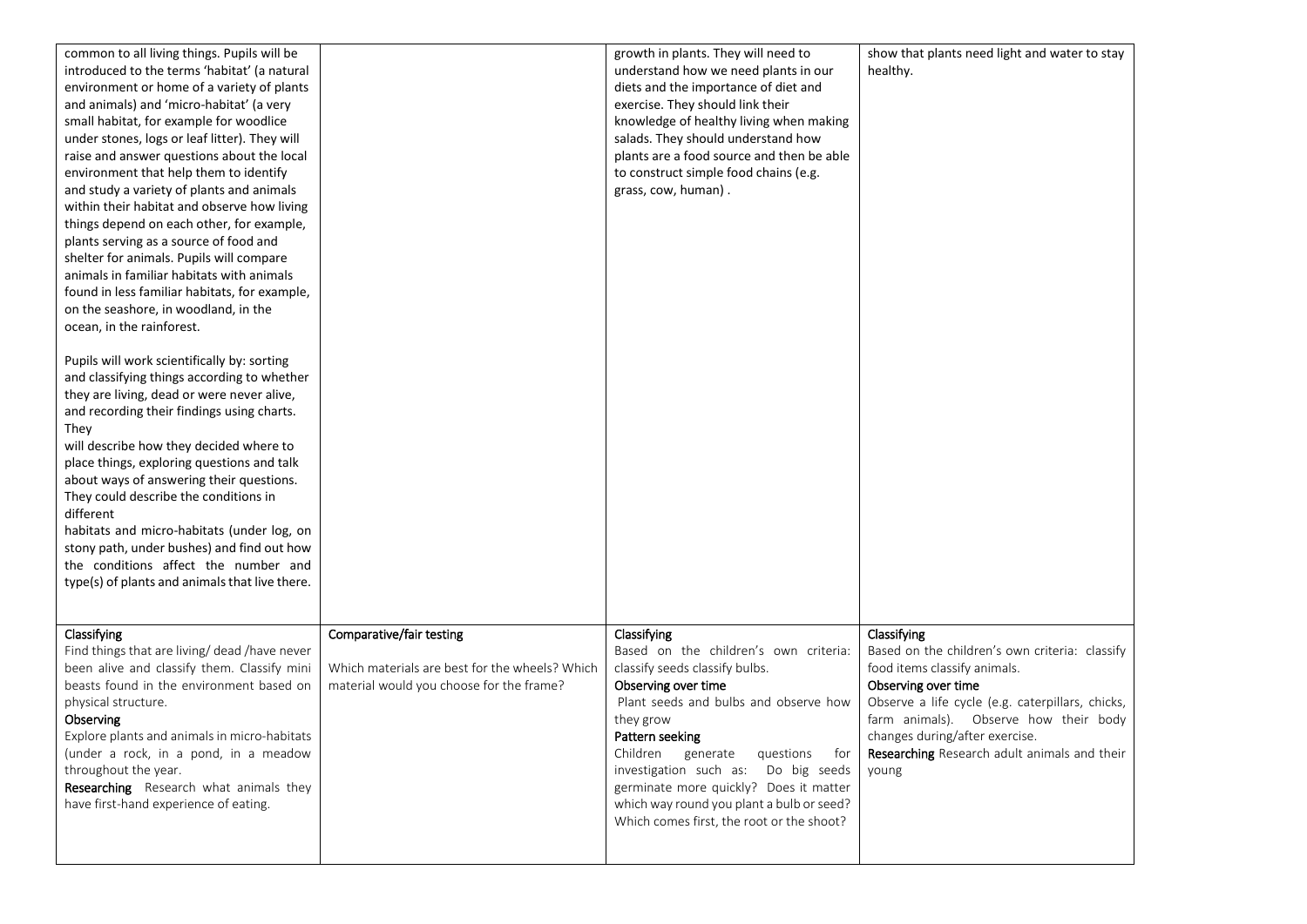| <u> Year 3: Science Curriculum Map</u> |                                                                                                                                                                                                                                                                                                                                                                                                                                                              |                                                                                                                                                                                                                                                                                                                                                                                                                                |                                                                                                                                                                                                                                                                                                                                                                                                                                                                                                                                                                                                                                 |                                                                                                                                                                                                                                                                                                                                                                                                                                                                                                                                     |                                                                                                                                                                                                                                                                                                                                                                                                                                                                                                                                                                                                               |  |
|----------------------------------------|--------------------------------------------------------------------------------------------------------------------------------------------------------------------------------------------------------------------------------------------------------------------------------------------------------------------------------------------------------------------------------------------------------------------------------------------------------------|--------------------------------------------------------------------------------------------------------------------------------------------------------------------------------------------------------------------------------------------------------------------------------------------------------------------------------------------------------------------------------------------------------------------------------|---------------------------------------------------------------------------------------------------------------------------------------------------------------------------------------------------------------------------------------------------------------------------------------------------------------------------------------------------------------------------------------------------------------------------------------------------------------------------------------------------------------------------------------------------------------------------------------------------------------------------------|-------------------------------------------------------------------------------------------------------------------------------------------------------------------------------------------------------------------------------------------------------------------------------------------------------------------------------------------------------------------------------------------------------------------------------------------------------------------------------------------------------------------------------------|---------------------------------------------------------------------------------------------------------------------------------------------------------------------------------------------------------------------------------------------------------------------------------------------------------------------------------------------------------------------------------------------------------------------------------------------------------------------------------------------------------------------------------------------------------------------------------------------------------------|--|
| <b>Unit</b>                            | Rocks and Fossils -<br><b>Autumn 1</b>                                                                                                                                                                                                                                                                                                                                                                                                                       | Animals,<br><i>including</i><br>humans - Autumn 2                                                                                                                                                                                                                                                                                                                                                                              | Forces and magnets -<br>Spring 1                                                                                                                                                                                                                                                                                                                                                                                                                                                                                                                                                                                                | Light - Spring 2                                                                                                                                                                                                                                                                                                                                                                                                                                                                                                                    | <b>Plants - Summer 2</b>                                                                                                                                                                                                                                                                                                                                                                                                                                                                                                                                                                                      |  |
| National Curriculum                    | Pupils should be taught to:<br>compare and group<br>together different kinds of<br>rocks on the basis of their<br>appearance and simple<br>physical properties<br>describe in simple terms<br>how fossils are formed<br>when things that have lived<br>are trapped within rock<br>recognise that soils are<br>made from rocks and<br>organic matter                                                                                                          | Pupils should be taught to:<br>identify that animals, including<br>humans, need the right types<br>and amount of nutrition, and<br>that they cannot make their<br>own food; they get nutrition<br>from what they eat<br>identify that humans and some<br>other animals have skeletons<br>and muscles for support,<br>protection and movement                                                                                   | Pupils should be taught to:<br>compare how things move on<br>different surfaces<br>notice that some forces need<br>contact between 2 objects, but<br>magnetic forces can act at a<br>distance<br>observe how magnets attract<br>or repel each other and attract<br>some materials and not others<br>compare and group together a<br>variety of everyday materials<br>on the basis of whether they<br>are attracted to a magnet, and<br>identify some magnetic<br>materials<br>describe magnets as having 2<br>poles<br>predict whether 2 magnets will<br>attract or repel each other,<br>depending on which poles are<br>facing | Pupils should be taught to:<br>recognise that they need light<br>$\bullet$<br>in order to see things and that<br>dark is the absence of light<br>notice that light is reflected<br>$\bullet$<br>from surfaces<br>recognise that light from the<br>$\bullet$<br>sun can be dangerous and that<br>there are ways to protect their<br>eyes<br>recognise that shadows are<br>formed when the light from a<br>light source is blocked by an<br>opaque object<br>find patterns in the way that<br>$\bullet$<br>the size of shadows change | Pupils should be taught to:<br>identify and describe the functions of<br>$\bullet$<br>different parts of flowering plants: roots,<br>stem/trunk, leaves and flowers<br>explore the requirements of plants for life<br>$\bullet$<br>and growth (air, light, water, nutrients<br>from soil, and room to grow) and how<br>they vary from plant to plant<br>investigate the way in which water is<br>transported within plants<br>explore the part that flowers play in the<br>life cycle of flowering plants, including<br>pollination, seed formation and seed<br>dispersal                                     |  |
| Overview                               | Linked with work in geography,<br>pupils will explore different kinds<br>of rocks and soils (linking back to<br>UK work), including those in the<br>local environment. Pupils will<br>work scientifically by: observing<br>rocks, including those used in<br>buildings and gravestones, and<br>exploring how and why they<br>might have changed over time;<br>using a hand lens or microscope<br>to help them to identify and<br>classify rocks according to | Pupils will continue to learn about<br>the importance of nutrition and will<br>be introduced to the main body<br>parts associated with the skeleton<br>and muscles, finding out how<br>different parts of the body have<br>special functions.<br>Pupils will work scientifically by:<br>identifying and grouping animals<br>with and without skeletons and<br>observing and comparing their<br>movement; exploring ideas about | Pupils will observe that magnetic<br>forces can act without direct<br>contact, unlike most forces, where<br>direct contact is necessary (for<br>example, opening a door, pushing a<br>swing). They should explore the<br>behaviour and everyday uses of<br>different magnets (for example, bar,<br>ring, button and horseshoe).<br>Pupils will work scientifically by:<br>comparing how different things<br>move and grouping them; raising                                                                                                                                                                                     | In this unit pupils will explore what<br>happens when light reflects off a<br>mirror or other reflective surfaces,<br>including playing mirror games to<br>help them to answer questions<br>about how light behaves. They will<br>learn about why it is important to<br>protect their eyes from bright lights.<br>They will look for, and measure,<br>shadows, and find out how they are<br>formed and what might cause the<br>shadows to change.                                                                                   | Pupils will be introduced to the relationship<br>between structure and function: the idea that<br>every part has a job to do. They will explore<br>questions that focus on the role of the roots and<br>stem in nutrition and support, leaves for<br>nutrition and flowers for reproduction. Note:<br>Pupils are introduced to the idea that plants can<br>make their own food, but at this stage they do<br>not need to understand how this happens.<br>Pupils will work scientifically by: comparing the<br>effect of different factors on plant growth, for<br>example, the amount of light, the amount of |  |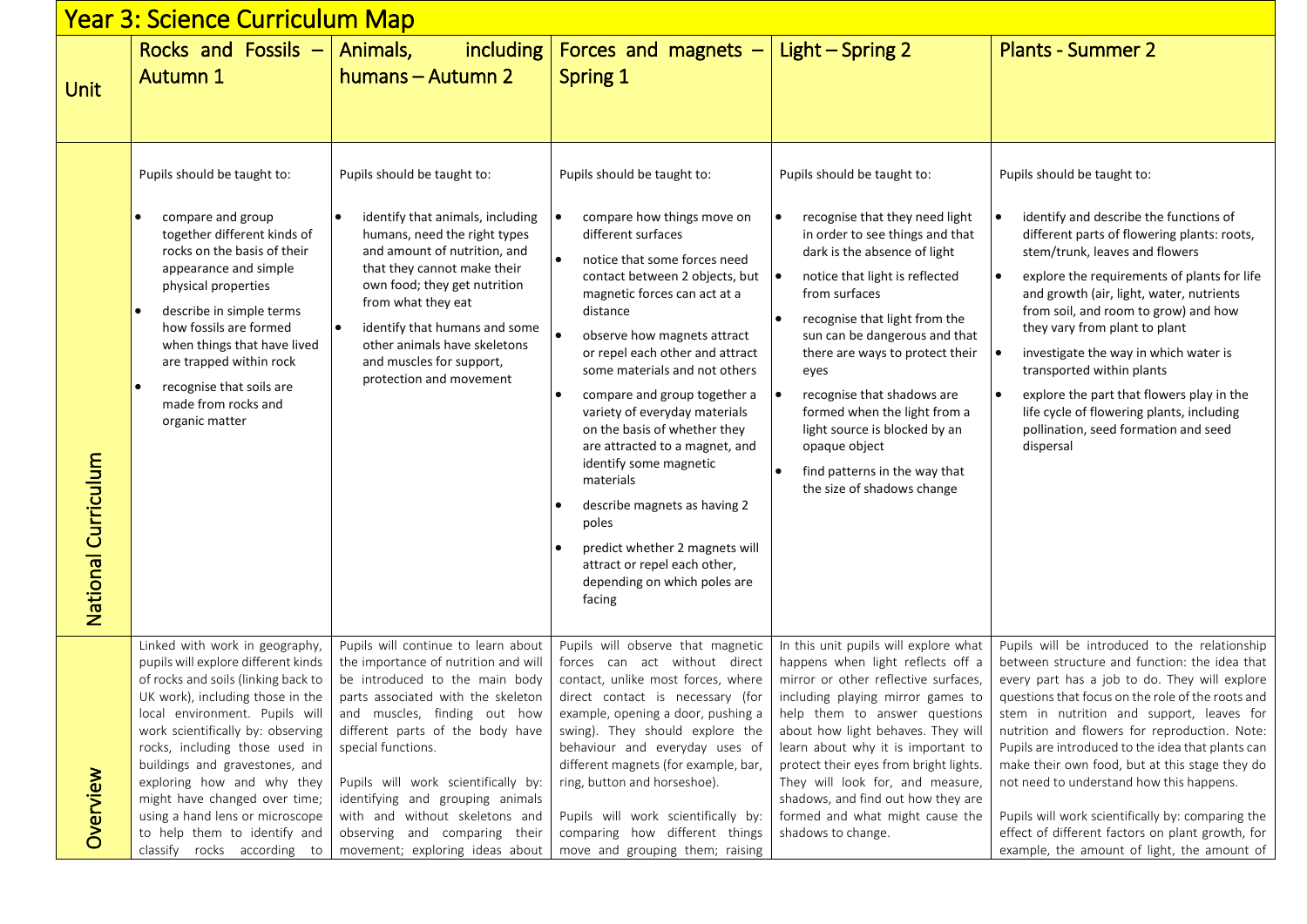humans – Summer 1

habitats – Summer 2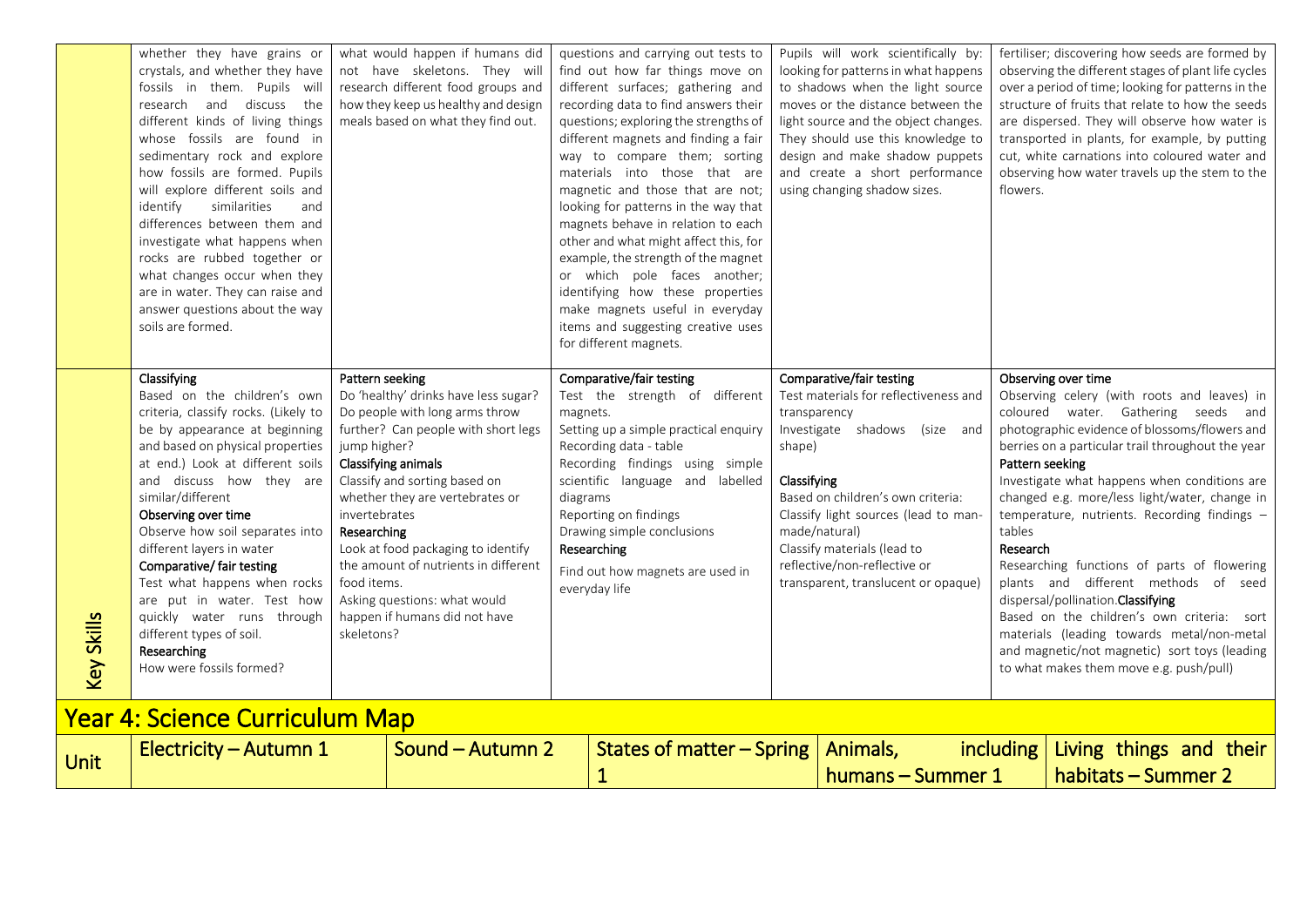| National Curriculum | Pupils should be taught to:<br>identify common appliances that run<br>$\bullet$<br>on electricity<br>construct a simple series electrical<br>circuit, identifying and naming its<br>basic parts, including cells, wires,<br>bulbs, switches and buzzers<br>identify whether or not a lamp will<br>light in a simple series circuit, based<br>on whether or not the lamp is part of<br>a complete loop with a battery<br>recognise that a switch opens and<br>closes a circuit and associate this with<br>whether or not a lamp lights in a<br>simple series circuit<br>recognise some common conductors<br>and insulators, and associate metals<br>with being good conductors                      | Pupils should be taught to:<br>identify how sounds are<br>made, associating some of<br>them with something<br>vibrating<br>recognise that vibrations<br>from sounds travel through<br>a medium to the ear<br>find patterns between the<br>pitch of a sound and<br>features of the object that<br>produced it<br>find patterns between the<br>$\bullet$<br>volume of a sound and the<br>strength of the vibrations<br>that produced it<br>recognise that sounds get<br>fainter as the distance from<br>the sound source increases | Pupils should be taught to:<br>compare and group materials<br>together, according to<br>whether they are solids,<br>liquids or gases<br>$\bullet$<br>observe that some materials<br>change state when they are<br>heated or cooled, and<br>measure or research the<br>temperature at which this<br>happens in degrees Celsius<br>$(^{\circ}C)$<br>identify the part played by<br>$\bullet$<br>evaporation and<br>condensation in the water<br>cycle and associate the rate<br>of evaporation with<br>temperature                                                                                                                                                                                                                                                                                                      | Pupils should be taught to:<br>describe the simple functions of<br>the basic parts of the digestive<br>system in humans<br>identify the different types of<br>teeth in humans and their simple<br>functions<br>construct and interpret a variety<br>of food chains, identifying<br>producers, predators and prey                                                                                                                                                                                                                                                                                           | Pupils should be taught to:<br>recognise that living things can<br>I۰<br>be grouped in a variety of ways<br>explore and use classification<br>l e i<br>keys to help group, identify and<br>name a variety of living things in<br>their local and wider<br>environment<br>recognise that environments can<br>change and that this can<br>sometimes pose dangers to<br>living things                                                                                                                                                                                                                                                                                                                                                                                           |
|---------------------|----------------------------------------------------------------------------------------------------------------------------------------------------------------------------------------------------------------------------------------------------------------------------------------------------------------------------------------------------------------------------------------------------------------------------------------------------------------------------------------------------------------------------------------------------------------------------------------------------------------------------------------------------------------------------------------------------|----------------------------------------------------------------------------------------------------------------------------------------------------------------------------------------------------------------------------------------------------------------------------------------------------------------------------------------------------------------------------------------------------------------------------------------------------------------------------------------------------------------------------------|-----------------------------------------------------------------------------------------------------------------------------------------------------------------------------------------------------------------------------------------------------------------------------------------------------------------------------------------------------------------------------------------------------------------------------------------------------------------------------------------------------------------------------------------------------------------------------------------------------------------------------------------------------------------------------------------------------------------------------------------------------------------------------------------------------------------------|------------------------------------------------------------------------------------------------------------------------------------------------------------------------------------------------------------------------------------------------------------------------------------------------------------------------------------------------------------------------------------------------------------------------------------------------------------------------------------------------------------------------------------------------------------------------------------------------------------|------------------------------------------------------------------------------------------------------------------------------------------------------------------------------------------------------------------------------------------------------------------------------------------------------------------------------------------------------------------------------------------------------------------------------------------------------------------------------------------------------------------------------------------------------------------------------------------------------------------------------------------------------------------------------------------------------------------------------------------------------------------------------|
| Overview            | In this unit pupils will construct simple<br>circuits,<br>trying<br>different<br>series<br>components, for example, bulbs, buzzers<br>and motors, and including switches, and<br>use their circuits to create simple devices.<br>Pupils will draw the circuit as a pictorial<br>representation, not necessarily using<br>conventional circuit symbols at this stage;<br>these will be introduced in year 6.<br>Pupils will work scientifically by: observing<br>patterns, for example, that bulbs get<br>brighter if more cells are added, that<br>metals tend to be conductors of electricity,<br>and that some materials can and some<br>cannot be used to connect across a gap in<br>a circuit. | In this unit, the children will learn<br>how sounds are made and make<br>links to vibrations travelling<br>through a medium to the ear.<br>They will explore patterns<br>between pitch and the object<br>that produced the sound as well<br>as volume and the strength of the<br>vibrations. The children will<br>understand why sounds are<br>fainter as the distance from the<br>source increases.                                                                                                                             | Pupils will explore a variety of<br>everyday materials and develop<br>simple descriptions of the states of<br>matter (solids hold their shape; liquids<br>form a pool not a pile; gases escape<br>from an unsealed container). Pupils<br>will observe water as a solid, a liquid<br>and a gas and should note the changes<br>to water when it is heated or cooled.<br>Note: Avoid using materials where<br>heating is associated with chemical<br>change, for example, through baking<br>or burning as this will be covered in<br>Year 5.<br>Pupils will work scientifically by:<br>grouping and classifying a variety of<br>different materials into their states of<br>matter; exploring the effect of<br>temperature on substances such as<br>butter, cream<br>chocolate,<br>(for<br>example, to make food such as | Pupils will be introduced to the main<br>body parts associated with the<br>digestive system, for example,<br>mouth, tongue, teeth, oesophagus,<br>stomach and small and large<br>intestine and explore questions that<br>help them to understand their special<br>functions.<br>Pupils will work scientifically by:<br>comparing the teeth of carnivores<br>and herbivores, and suggesting<br>reasons for differences; finding out<br>what damages teeth and how to look<br>after them. They will draw and<br>discuss their ideas about the<br>digestive system and compare them<br>with models or images. | In this unit the children should build<br>on their knowledge of living things<br>from years 1, 2 and 3, and apply this<br>to an unfamiliar context<br>(rainforests). They should be able to<br>identify and group different animals<br>and plants found in the rainforest<br>and use and develop classification<br>keys. They will be able to construct<br>simple food chains of rainforest<br>animals. They will discuss what<br>impact humans have on the<br>rainforest and what threats this can<br>cause to living things within these<br>habitats.<br>Pupils will work scientifically by: using<br>and making simple guides or keys to<br>explore and identify plants and<br>animals; raising and answering<br>questions based on animals that they<br>have researched. |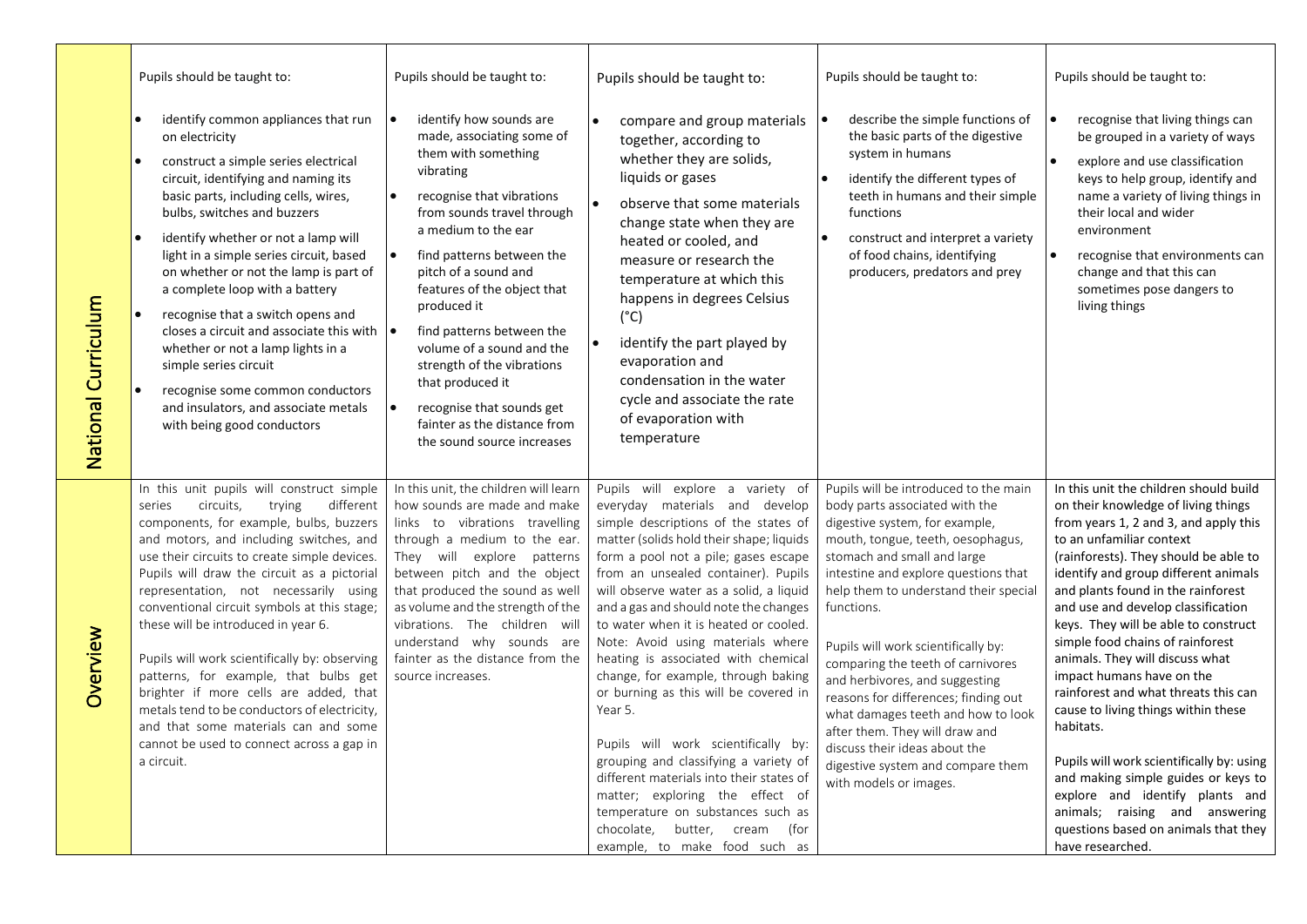|                                        |                                                                                                                                                                                                                                                                                                                                                                                                                                                                             |                                                                                                                                                                                                                                                                               | chocolate crispy cakes and ice-cream<br>for a party). They will research the<br>temperature at which materials<br>change state, for example, when iron                                                                                                                                                                          |                                                                                                                                                                                                                                                                                                                                                                                                                                                                                       |                                                                                                                                                                                                                                                                                                                                                                                                      |  |
|----------------------------------------|-----------------------------------------------------------------------------------------------------------------------------------------------------------------------------------------------------------------------------------------------------------------------------------------------------------------------------------------------------------------------------------------------------------------------------------------------------------------------------|-------------------------------------------------------------------------------------------------------------------------------------------------------------------------------------------------------------------------------------------------------------------------------|---------------------------------------------------------------------------------------------------------------------------------------------------------------------------------------------------------------------------------------------------------------------------------------------------------------------------------|---------------------------------------------------------------------------------------------------------------------------------------------------------------------------------------------------------------------------------------------------------------------------------------------------------------------------------------------------------------------------------------------------------------------------------------------------------------------------------------|------------------------------------------------------------------------------------------------------------------------------------------------------------------------------------------------------------------------------------------------------------------------------------------------------------------------------------------------------------------------------------------------------|--|
|                                        |                                                                                                                                                                                                                                                                                                                                                                                                                                                                             |                                                                                                                                                                                                                                                                               | melts or when oxygen condenses into<br>a liquid. They will observe and record<br>evaporation over a period of time, for<br>example, a puddle in the playground<br>or washing on a line, and investigate<br>the effect of temperature on washing<br>drying or snowmen melting.                                                   |                                                                                                                                                                                                                                                                                                                                                                                                                                                                                       |                                                                                                                                                                                                                                                                                                                                                                                                      |  |
| Progression                            | Classifying<br>Household appliances as electrical/ not<br>electrical or batteries/ mains<br>Comparative/fair testing<br>Asking relevant questions - will this circuit<br>work?<br>Using results to draw simple conclusions<br>and make predictions - would this bulb<br>light in this circuit? Using scientific<br>evidence to support findings<br>Observing<br>Observe water as a solid, liquid and gas.<br>Watch it being heated and cooled. Observe<br>puddle over time. | Comparative/fair testing<br>Compare volume from different<br>instruments. Compare how<br>volume changes away from a<br>source.<br>Taking accurate measurements -<br>volume<br>Recording data and reporting on<br>findings<br>Using scientific evidence to<br>support findings | Comparative/fair testing<br>What affects melting rate of<br>chocolate/ice? What affects rate of<br>evaporation?<br>Recording data<br>Using results to<br>draw simple<br>conclusions<br>Using scientific evidence to support<br>findings<br>Researching<br>Research the water cycle or stages of<br>the melting points of metals | Classifying<br>Compare and contrast different types<br>of teeth<br>Recording finding using drawing and<br>labelled diagrams<br>Comparing the teeth of carnivores<br>and herbivores<br>Researching<br>Asking relevant questions -why are<br>teeth different?<br>Researching the different parts of the<br>digestive system. Researching what<br>different animals eat within a specific<br>environment, e.g. coral, polar, African<br>grasslands, in order to construct food<br>chains | Observing over time<br>Making systematic and careful<br>observations of living things in local<br>environments<br>Classifying living things in our<br>environment based on our own<br>criteria<br>Recording findings charts and bar<br>charts (living things found)<br>Reporting on findings - presentations<br>Researching<br>Researching<br>environmental<br>how<br>issues impact on living things |  |
| <u> Year 5: Science Curriculum Map</u> |                                                                                                                                                                                                                                                                                                                                                                                                                                                                             |                                                                                                                                                                                                                                                                               |                                                                                                                                                                                                                                                                                                                                 |                                                                                                                                                                                                                                                                                                                                                                                                                                                                                       |                                                                                                                                                                                                                                                                                                                                                                                                      |  |
|                                        | Earth and Space $-$ Forces – Spring 1<br>Properties and changes   Living things and their   Animals including humans $-$                                                                                                                                                                                                                                                                                                                                                    |                                                                                                                                                                                                                                                                               |                                                                                                                                                                                                                                                                                                                                 |                                                                                                                                                                                                                                                                                                                                                                                                                                                                                       |                                                                                                                                                                                                                                                                                                                                                                                                      |  |

| Unit                                   | and Space<br>Earth<br>$\overline{\phantom{0}}$<br>Autumn 1                                                                           | Forces $-$ Spring 1                                                                                                                                                                | <b>Properties and changes</b><br>of materials - Spring 2                                                                                                                                    | Living things and their<br>habitats - Summer 1                                                                                   | Animals including humans -<br>Summer 2                                              |
|----------------------------------------|--------------------------------------------------------------------------------------------------------------------------------------|------------------------------------------------------------------------------------------------------------------------------------------------------------------------------------|---------------------------------------------------------------------------------------------------------------------------------------------------------------------------------------------|----------------------------------------------------------------------------------------------------------------------------------|-------------------------------------------------------------------------------------|
| riculum<br><b>IPUOI</b><br>Nati<br>Cur | Pupils should be taught to:<br>describe the movement of<br>the Earth and other planets<br>relative to the sun in the<br>solar system | Pupils should be taught to:<br>explain that unsupported<br>objects fall towards the Earth<br>because of the force of gravity<br>acting between the Earth and<br>the falling object | Pupils should be taught to:<br>compare and group together<br>everyday materials on the basis<br>of their properties, including<br>their hardness, solubility,<br>transparency, conductivity | Pupils should be taught to:<br>describe the differences in the<br>life cycles of a mammal, an<br>amphibian, an insect and a bird | Pupils should be taught to:<br>describe the changes as humans develop<br>to old age |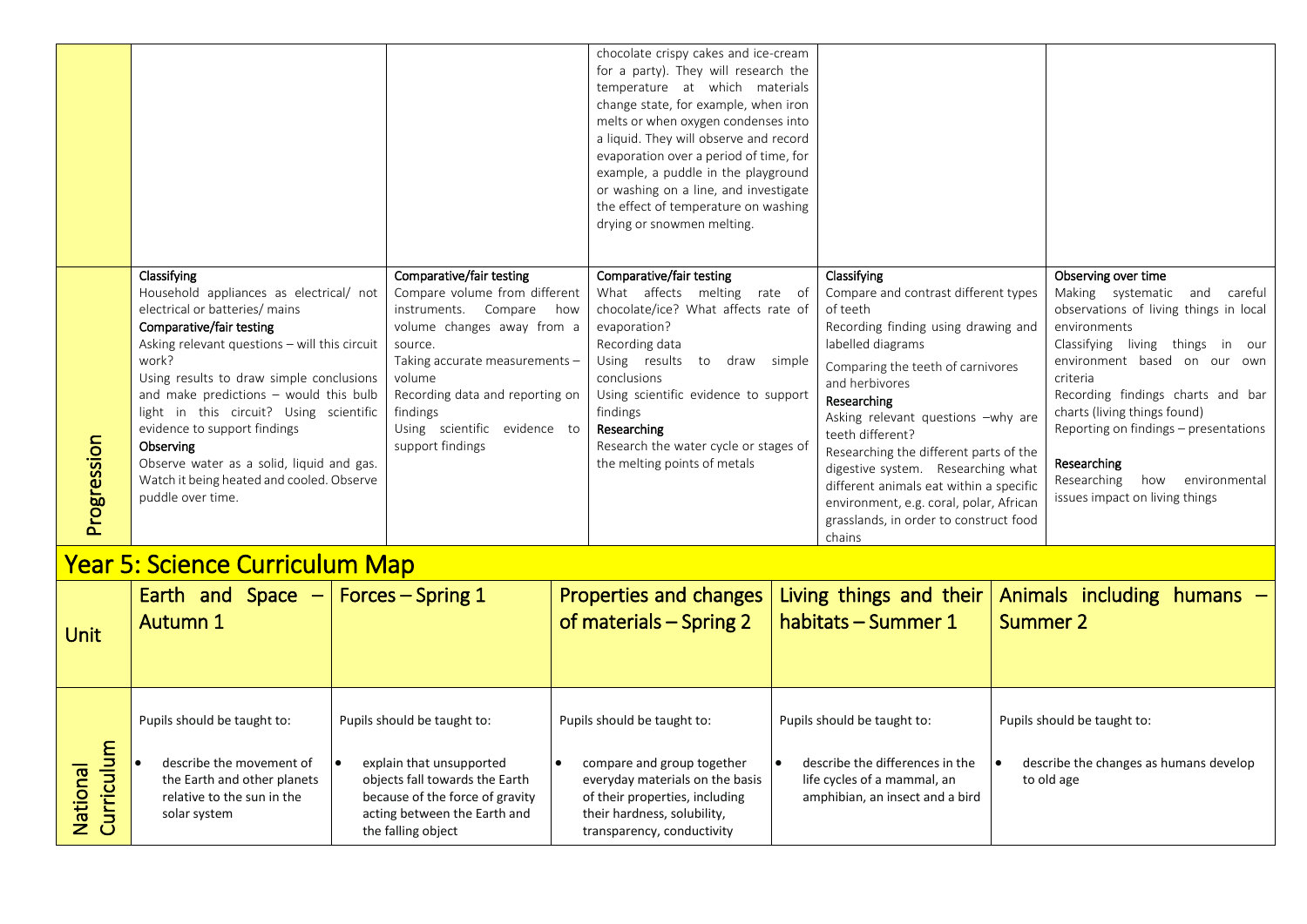|          | describe the movement of<br>the moon relative to the<br>Earth<br>describe the sun, Earth and<br>moon as approximately<br>spherical bodies<br>use the idea of the Earth's<br>rotation to explain day and<br>night and the apparent<br>movement of the sun<br>across the sky                                                                                                  | identify the effects of air<br>$\bullet$<br>resistance, water resistance<br>and friction, that act between<br>moving surfaces<br>$\bullet$<br>recognise that some<br>mechanisms including levers,<br>pulleys and gears allow a<br>smaller force to have a greater<br>effect                                                                                                                                                                                                                                                                                                            | (electrical and thermal), and<br>response to magnets<br>$\bullet$<br>know that some materials will<br>dissolve in liquid to form a<br>solution, and describe how to<br>recover a substance from a<br>solution<br>use knowledge of solids, liquids<br>and gases to decide how<br>mixtures might be separated,<br>including through filtering,<br>sieving and evaporating<br>give reasons, based on<br>evidence from comparative<br>and fair tests, for the particular<br>uses of everyday materials,<br>including metals, wood and<br>plastic<br>demonstrate that dissolving,<br>mixing and changes of state are<br>reversible changes<br>explain that some changes<br>result in the formation of new<br>materials, and that this kind of<br>change is not usually<br>reversible, including changes<br>associated with burning and<br>the action of acid on<br>bicarbonate of soda | describe the life process of<br>reproduction in some plants<br>and animals                                                                                                                                                                                                                                                                                                                                                              |                                                                                                                                                                                                                                                                                                                                                                                                                                                                                                                                                                                                                                                                                                                                                     |
|----------|-----------------------------------------------------------------------------------------------------------------------------------------------------------------------------------------------------------------------------------------------------------------------------------------------------------------------------------------------------------------------------|----------------------------------------------------------------------------------------------------------------------------------------------------------------------------------------------------------------------------------------------------------------------------------------------------------------------------------------------------------------------------------------------------------------------------------------------------------------------------------------------------------------------------------------------------------------------------------------|-----------------------------------------------------------------------------------------------------------------------------------------------------------------------------------------------------------------------------------------------------------------------------------------------------------------------------------------------------------------------------------------------------------------------------------------------------------------------------------------------------------------------------------------------------------------------------------------------------------------------------------------------------------------------------------------------------------------------------------------------------------------------------------------------------------------------------------------------------------------------------------|-----------------------------------------------------------------------------------------------------------------------------------------------------------------------------------------------------------------------------------------------------------------------------------------------------------------------------------------------------------------------------------------------------------------------------------------|-----------------------------------------------------------------------------------------------------------------------------------------------------------------------------------------------------------------------------------------------------------------------------------------------------------------------------------------------------------------------------------------------------------------------------------------------------------------------------------------------------------------------------------------------------------------------------------------------------------------------------------------------------------------------------------------------------------------------------------------------------|
| Overview | In this unit, the children will<br>learn to describe the Earth,<br>sun and moon as roughly<br>spherical<br>bodies<br>and<br>describe the movement of<br>Earth and other planets<br>relative to the sun. They<br>should be able to explain day<br>and night using a model of<br>the Earth and Sun. Pupils will<br>learn that the Sun is a star at<br>the centre of our solar | This unit follows on from work done<br>on magnets in Year 3. Pupils will<br>explore falling objects and raise<br>questions about the effects of air<br>resistance. They will explore the<br>effects of air resistance by observing<br>how different objects such as<br>parachutes and sycamore seeds fall.<br>They should experience forces that<br>make things begin to move, get<br>faster or slow down. Pupils should<br>explore the effects of friction on<br>movement and find out how it slows<br>or stops moving objects. Pupils will<br>explore the effects of levers, pulleys | In this unit, the children will build<br>on their knowledge of materials<br>and<br>their<br>properties<br>to<br>understand<br>why<br>certain<br>materials are used for different<br>purposes. They will build a<br>understanding<br>deeper<br>ot<br>properties such as solubility and<br>conductivity (electrical and<br>thermal)<br>and<br>investigate<br>changes in materials that occur<br>in the process of dissolving to<br>form a solution as well as                                                                                                                                                                                                                                                                                                                                                                                                                       | Pupils will study and raise questions<br>about their local environment<br>throughout the year. They will<br>observe life-cycle changes in a<br>variety of living things, for example,<br>plants in the vegetable garden or<br>flower border, and animals in the<br>local environment. They will try to<br>grow new plants from different<br>parts of the parent plant, for<br>example, seeds, stem and root<br>cuttings, tubers, bulbs. | In this unit the children will observe changes in<br>an animal over a period of time (for example, by<br>hatching and rearing chicks), comparing how<br>different animals reproduce and grow. Pupils<br>will work scientifically by researching the<br>gestation periods of other animals and<br>comparing them with humans; by finding out<br>and recording the length and mass of a baby as<br>it grows. They will find out about the work of<br>naturalists and animal behaviourists, for<br>example, David Attenborough, Jane Goodall and<br>Dian Fossey. Pupils will find out about different<br>types of reproduction, including sexual and<br>asexual reproduction in plants, and sexual<br>reproduction in animals (not inc. humans as this |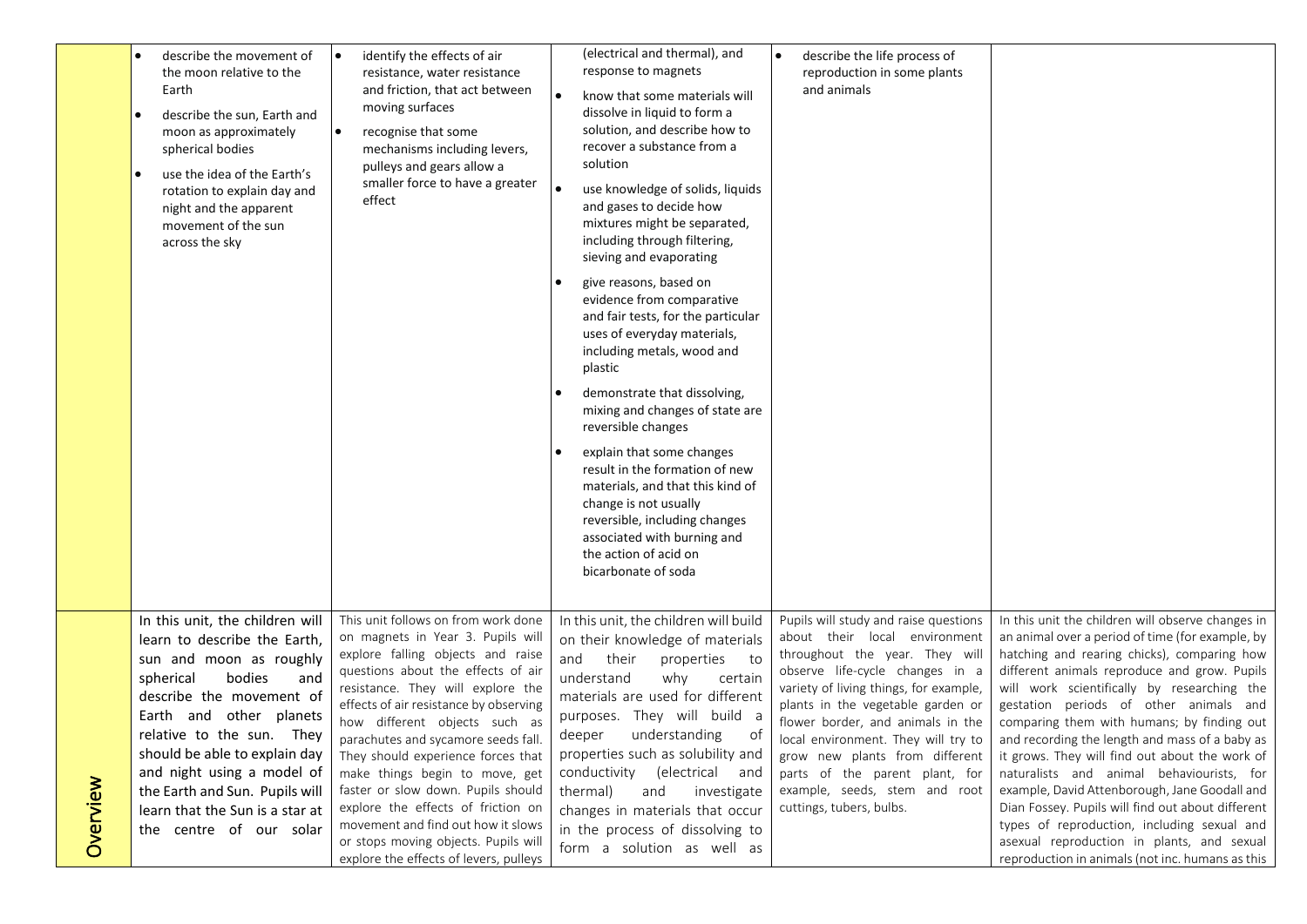| system and that it has eight    | and simple machines on movement.         | reversing this process. They will                                    | will be covered in Year 6 SRE). Pupils will    |
|---------------------------------|------------------------------------------|----------------------------------------------------------------------|------------------------------------------------|
| planets.                        | Pupils will find out how scientists, for | investigate different ways to                                        | construct a timeline to indicate stages in the |
|                                 | example, Galileo Galilei and Isaac       | separate<br>mixtures<br>and                                          | growth and development of humans. They will    |
| They will understand that a     | Newton helped to develop the             | the difference<br>understand                                         | learn about the changes experienced in puberty |
| moon is a celestial body that   | theory of gravitation.                   | reversible<br>between<br>and                                         | (this is covered as part of SRE programme).    |
|                                 |                                          |                                                                      |                                                |
| orbits a planet. They will also | Pupils will work scientifically by:      | irreversible changes.                                                |                                                |
| understand the movement         | exploring falling paper cones or cup-    |                                                                      |                                                |
| and phases of the moon -        | cake cases, and designing and            | Pupils should build a<br>more                                        |                                                |
| why it appears to change        | making a variety of parachutes and       | understanding<br>systematic<br>of                                    |                                                |
| shape.                          | carrying out fair tests to determine     | materials by exploring<br>and                                        |                                                |
|                                 | which designs are the most               | comparing the properties of a broad                                  |                                                |
|                                 | effective. They will explore             | range of materials, including                                        |                                                |
|                                 | resistance in water by making and        | relating these to what they learnt                                   |                                                |
|                                 | testing boats of different shapes.       | about magnetism in year 3 and                                        |                                                |
|                                 | They might design and make               | about electricity in year 4. They                                    |                                                |
|                                 | products that use levers, pulleys,       | should explore reversible changes,                                   |                                                |
|                                 | gears and/or springs and explore         | including, evaporating, filtering,                                   |                                                |
|                                 | their effects.                           | sieving, melting and dissolving,                                     |                                                |
|                                 |                                          | recognizing that melting and                                         |                                                |
|                                 |                                          | dissolving are different processes.                                  |                                                |
|                                 |                                          | This should be done by engaging in<br>practical investigations.      |                                                |
|                                 |                                          |                                                                      |                                                |
|                                 |                                          | Pupils will explore changes that are                                 |                                                |
|                                 |                                          | difficult to reverse, for example,                                   |                                                |
|                                 |                                          | burning, rusting and other                                           |                                                |
|                                 |                                          | reactions, for example, vinegar with                                 |                                                |
|                                 |                                          | bicarbonate of soda. They will find                                  |                                                |
|                                 |                                          | out about how chemists create new                                    |                                                |
|                                 |                                          | materials, for example, Spencer                                      |                                                |
|                                 |                                          | Silver, who invented the glue for                                    |                                                |
|                                 |                                          | sticky notes or Ruth Benerito, who                                   |                                                |
|                                 |                                          | invented wrinkle-free cotton.                                        |                                                |
|                                 |                                          |                                                                      |                                                |
|                                 |                                          | Pupils might work scientifically by:                                 |                                                |
|                                 |                                          | carrying out tests to answer                                         |                                                |
|                                 |                                          | questions, for example, 'Which                                       |                                                |
|                                 |                                          | materials would be the most                                          |                                                |
|                                 |                                          | effective for making a warm jacket,                                  |                                                |
|                                 |                                          | for wrapping ice cream to stop it                                    |                                                |
|                                 |                                          | melting, or for making blackout                                      |                                                |
|                                 |                                          | curtains?' They might compare<br>materials in order to make a switch |                                                |
|                                 |                                          | in a circuit. They could observe and                                 |                                                |
|                                 |                                          | compare the changes that take                                        |                                                |
|                                 |                                          | place, for example, when burning                                     |                                                |
|                                 |                                          |                                                                      |                                                |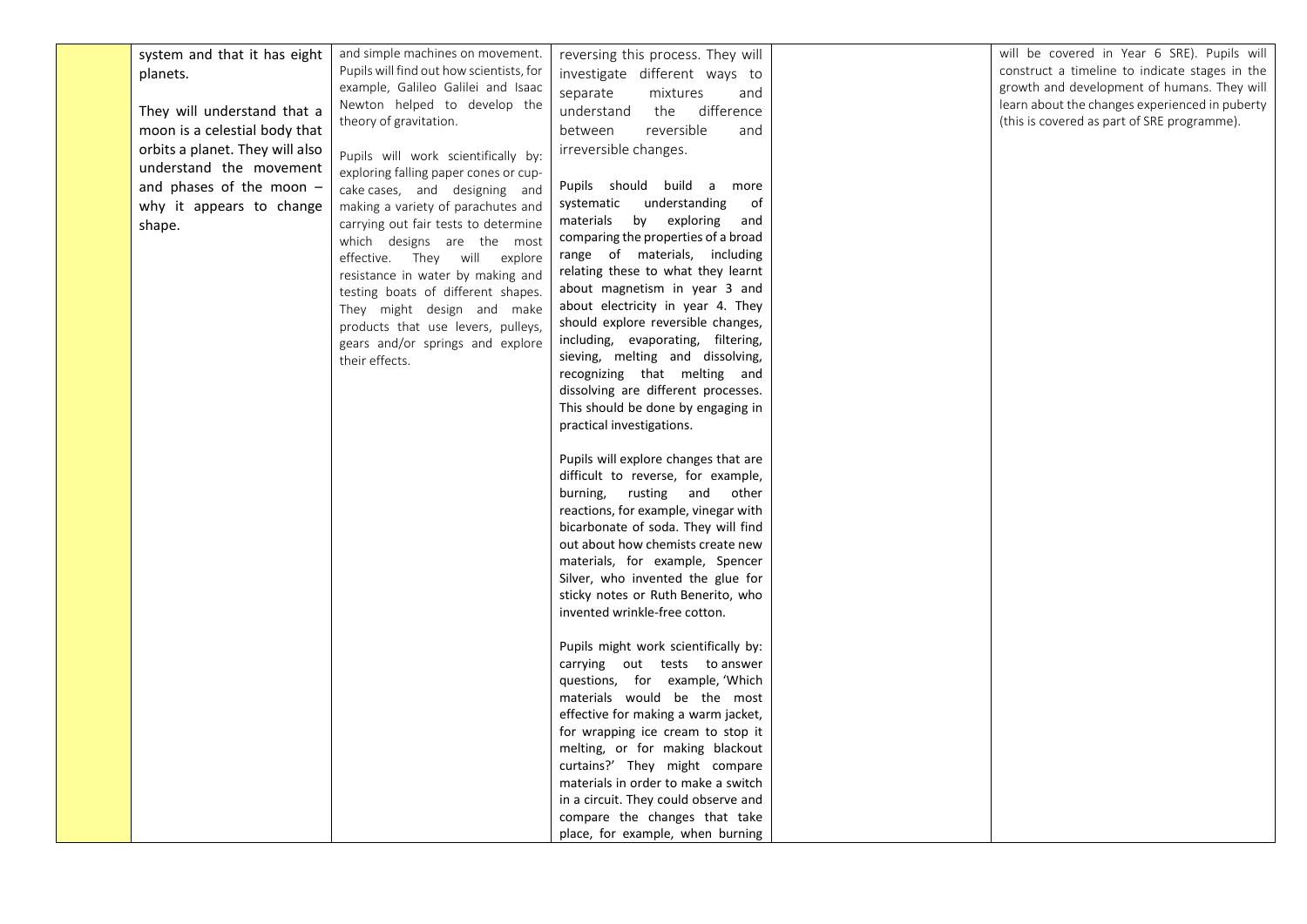|             |                                                                                                                                                                                                                                                                                                                                                     |                                                                                                                                                                                                                                                                                                                                                                                                                                                                                                                                                                                                                                                                                                                                                                                                                                                                                                                                                                                 | different materials or baking bread<br>or cakes. They<br>might research and discuss how<br>chemical changes have an impact<br>on our lives, for example, cooking,<br>and discuss the creative use of new<br>materials such as polymers, super-<br>sticky and super-thin materials.                                                                                                                                                                                                                                                                                                                                                                                                                                                                                                                                                                        |                                                                                                                                                                                                                                                                                                                                                                                                                                                                                                                                                                                                                                                                  |                                                                                                                                                                           |
|-------------|-----------------------------------------------------------------------------------------------------------------------------------------------------------------------------------------------------------------------------------------------------------------------------------------------------------------------------------------------------|---------------------------------------------------------------------------------------------------------------------------------------------------------------------------------------------------------------------------------------------------------------------------------------------------------------------------------------------------------------------------------------------------------------------------------------------------------------------------------------------------------------------------------------------------------------------------------------------------------------------------------------------------------------------------------------------------------------------------------------------------------------------------------------------------------------------------------------------------------------------------------------------------------------------------------------------------------------------------------|-----------------------------------------------------------------------------------------------------------------------------------------------------------------------------------------------------------------------------------------------------------------------------------------------------------------------------------------------------------------------------------------------------------------------------------------------------------------------------------------------------------------------------------------------------------------------------------------------------------------------------------------------------------------------------------------------------------------------------------------------------------------------------------------------------------------------------------------------------------|------------------------------------------------------------------------------------------------------------------------------------------------------------------------------------------------------------------------------------------------------------------------------------------------------------------------------------------------------------------------------------------------------------------------------------------------------------------------------------------------------------------------------------------------------------------------------------------------------------------------------------------------------------------|---------------------------------------------------------------------------------------------------------------------------------------------------------------------------|
|             | Researching<br>Identifying scientific evidence<br>that has been used to support<br>or refute ideas or arguments -<br>models of the solar system<br>Researching to compare the<br>time of day at different places<br>on the Earth through internet<br>links and direct communication<br>Observing over time<br>Measure shadows throughout<br>the day | Comparative/fair testing<br>Air resistance<br>Carrying out a scientific enquiry into<br>air resistance (effective paper<br>aeroplane shapes)- identifying and<br>controlling variables<br>Taking measurements, with a range<br>of scientific equipment accurately<br>and precisely and, taking repeat<br>readings (distance)<br>Recording data and results using<br>scientific diagrams, tables and<br>graphs<br>Using test results from air<br>resistance investigation s to make<br>predictions to set up further<br>comparative and fair tests (water<br>resistance experiment)<br>Reporting and presenting findings<br>from enquiries, including<br>conclusions, causal relationships<br>and explanations<br>Water resistance<br>Planning a scientific enquiry into<br>water resistance (boats in gutter of<br>water, plasticine in a cylinder of<br>liquid easier with more viscose<br>liquid e.g. with bubble bath)-<br>identifying and controlling variables<br>Friction | Comparative/ fair testing<br>Test solids for solubility and<br>compare rates of solubility<br>Taking measurements, with a range<br>of scientific equipment accurately<br>and precisely and, taking repeat<br>readings<br>Recording data and results using<br>tables, scatter graphs, bar and line<br>graphs<br>Reporting and presenting findings<br>from enquiries, including<br>conclusions, causal relationships<br>and explanations. Was the change<br>reversible or irreversible e.g.<br>melting vs burning?<br>Which materials would be good for<br>a tent? Good to make a tea bag<br>from? Good to keep things<br>warm/cold?<br>Observing over time<br>Observing rusting and uncoated<br>nails in different liquids (remove<br>coating with sandpaper)<br>Classifying<br>After observing what happens when<br>solids are added to liquids, classify | Classifying<br>Classify animals according to their<br>life cycle<br>Observing over time<br>Grow from cuttings and observe<br>whether they grow roots/stem/<br>leaf/flower.<br>Grow from, and harvest, bulbs<br>through the year. (Observe<br>strawberry/spider plants through<br>the year.<br>Pattern seeking<br>Children generate questions such as:<br>Do larger mammals have longer<br>gestation periods?<br>Do larger animals live longer?<br>Do smaller animals lay more eggs?<br>Observing over time<br>Observing changes in an animal over<br>a period of time by hatching chicks<br>Researching<br>Research how gardeners asexually<br>reproduce plants. | Researching<br>Researching characteristics of humans at<br>different points in development. Writing<br>questions for an expert like a doctor, nurse or<br>health visitor. |
| Progression |                                                                                                                                                                                                                                                                                                                                                     | Compare fiction by using a<br>forcemeter - trainers or weighted<br>match box to pull along surfaces                                                                                                                                                                                                                                                                                                                                                                                                                                                                                                                                                                                                                                                                                                                                                                                                                                                                             | the materials based on the<br>outcomes.                                                                                                                                                                                                                                                                                                                                                                                                                                                                                                                                                                                                                                                                                                                                                                                                                   |                                                                                                                                                                                                                                                                                                                                                                                                                                                                                                                                                                                                                                                                  |                                                                                                                                                                           |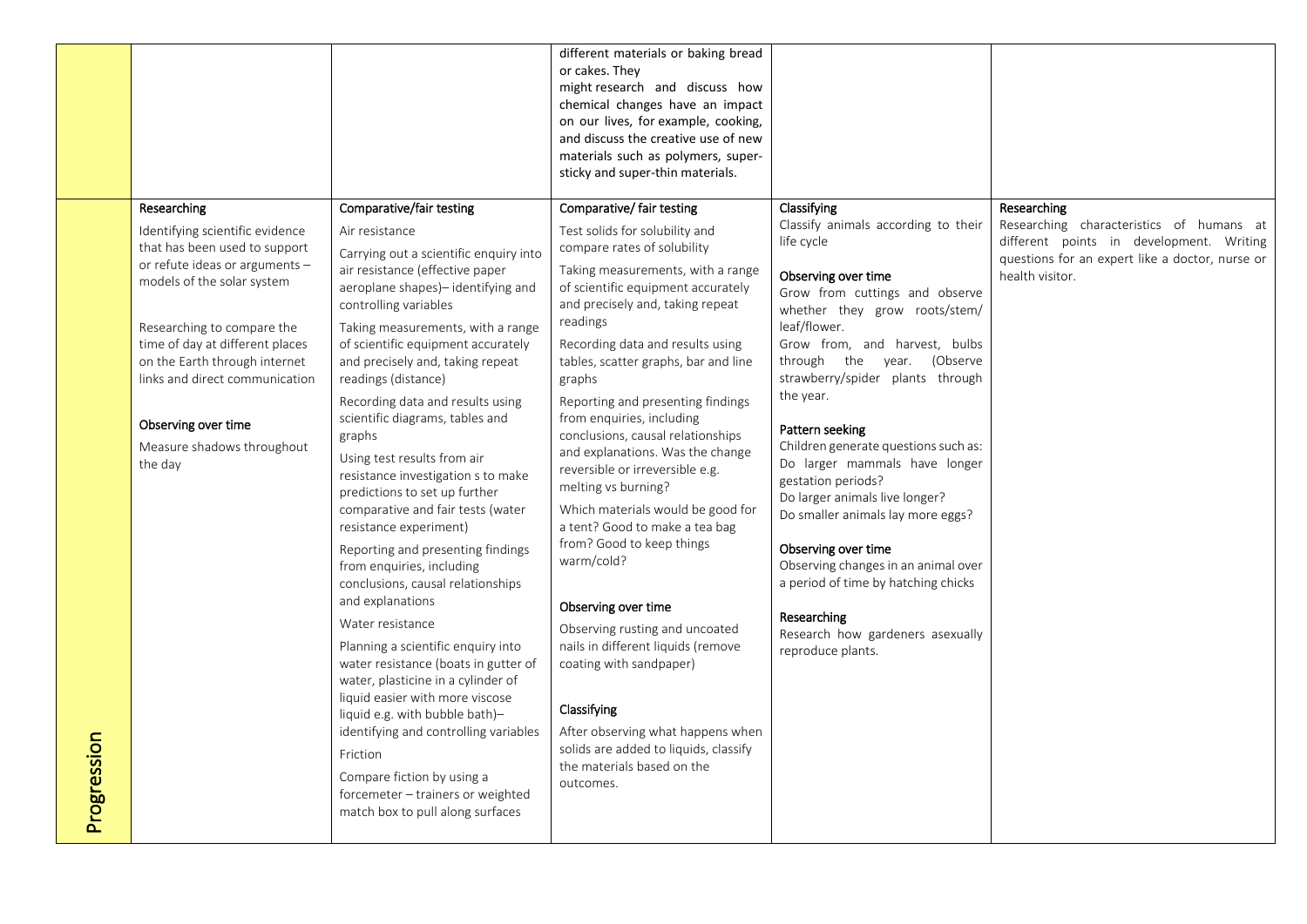| <u> Year 6 Science Curriculum Map</u> |                                                                                                                                                                                                                                                                                                                                                                                                                                                                                                                                                                                                       |                                                                                                                                                                                                                                                                                                                                                                                                                                                                                                                                                                                                             |                                                                                                                                                                                                                                                                                                                                                                                                                                                                                                                                                                                                                                                                                                                        |                                                                                                                                                                                                                                                                                                                                                                                                                                                                                                                                                                                   |                                                                                                                                                                                                                                                                                                                                                                                                                                                                                            |  |  |  |
|---------------------------------------|-------------------------------------------------------------------------------------------------------------------------------------------------------------------------------------------------------------------------------------------------------------------------------------------------------------------------------------------------------------------------------------------------------------------------------------------------------------------------------------------------------------------------------------------------------------------------------------------------------|-------------------------------------------------------------------------------------------------------------------------------------------------------------------------------------------------------------------------------------------------------------------------------------------------------------------------------------------------------------------------------------------------------------------------------------------------------------------------------------------------------------------------------------------------------------------------------------------------------------|------------------------------------------------------------------------------------------------------------------------------------------------------------------------------------------------------------------------------------------------------------------------------------------------------------------------------------------------------------------------------------------------------------------------------------------------------------------------------------------------------------------------------------------------------------------------------------------------------------------------------------------------------------------------------------------------------------------------|-----------------------------------------------------------------------------------------------------------------------------------------------------------------------------------------------------------------------------------------------------------------------------------------------------------------------------------------------------------------------------------------------------------------------------------------------------------------------------------------------------------------------------------------------------------------------------------|--------------------------------------------------------------------------------------------------------------------------------------------------------------------------------------------------------------------------------------------------------------------------------------------------------------------------------------------------------------------------------------------------------------------------------------------------------------------------------------------|--|--|--|
| <b>Unit</b>                           | Living things and their<br>habitats - Autumn 1                                                                                                                                                                                                                                                                                                                                                                                                                                                                                                                                                        | Animals,<br>including<br>humans - Autumn 2                                                                                                                                                                                                                                                                                                                                                                                                                                                                                                                                                                  | Light $-$ Spring 1                                                                                                                                                                                                                                                                                                                                                                                                                                                                                                                                                                                                                                                                                                     | <b>Evolution</b><br>and<br>inheritance - Summer 1                                                                                                                                                                                                                                                                                                                                                                                                                                                                                                                                 | <b>Electricity - Summer 2</b>                                                                                                                                                                                                                                                                                                                                                                                                                                                              |  |  |  |
| National Curriculum                   | Pupils should be taught to:<br>describe<br>how<br>living<br>things are classified into<br>broad groups according<br>to common observable<br>characteristics and based<br>similarities<br>and<br>on<br>including<br>differences,<br>micro-organisms, plants<br>and animals<br>for<br>give<br>reasons<br>classifying plants<br>and<br>animals based on specific<br>characteristics                                                                                                                                                                                                                      | Pupils should be taught to:<br>identify and name the<br>main parts of the human<br>circulatory system, and<br>describe the functions of<br>the heart, blood vessels<br>and blood<br>recognise the impact of<br>diet, exercise, drugs and<br>lifestyle on the way their<br>bodies function<br>describe the ways in<br>nutrients<br>which<br>and<br>water are transported<br>within animals, including<br>humans                                                                                                                                                                                              | Pupils should be taught to:<br>recognise that<br>light<br>appears to travel in<br>straight lines<br>use the idea that light<br>travels in straight lines to<br>explain that objects are<br>seen because they give<br>out or reflect light into<br>the eye<br>explain that we see<br>because<br>light<br>things<br>travels from light sources<br>to our eyes or from light<br>sources to objects and<br>then to our eyes<br>use the idea that light<br>travels in straight lines to<br>explain why shadows<br>have the same shape as<br>the objects that cast<br>them                                                                                                                                                   | Pupils should be taught to:<br>recognise that<br>living<br>things have changed<br>over time and that fossils<br>provide<br>information<br>about living things that<br>inhabited<br>the<br>Earth<br>millions of years ago<br>recognise that living<br>things produce offspring<br>of the same kind, but<br>normally offspring vary<br>and are not identical to<br>their parents<br>identify how animals and<br>plants are adapted to<br>suit their environment in<br>different ways and that<br>adaptation may lead to<br>evolution                                                | Pupils should be taught to:<br>associate the brightness<br>of a lamp or the volume<br>of a buzzer with the<br>number and voltage of<br>cells used in the circuit<br>compare<br>and<br>give<br>reasons for variations in<br>components<br>how<br>function, including the<br>brightness of bulbs, the<br>loudness of buzzers and<br>the on/off position of<br>switches<br>use recognised symbols<br>when representing a<br>simple circuit in a<br>diagram                                    |  |  |  |
| Overview                              | Pupils will build on their learning<br>about grouping living things in year 4<br>by looking at the classification system<br>in more detail. They will be introduced<br>to the idea that broad groupings, such<br>as micro-organisms, plants and<br>animals can be subdivided. Through<br>direct observations where possible,<br>they will classify animals into<br>commonly found invertebrates (such<br>as insects, spiders, snails, worms) and<br>(fish,<br>amphibians,<br>vertebrates<br>reptiles, birds and mammals). The<br>children will learn about classification<br>system of Carl Linnaeus. | Pupils will build on their learning from<br>years 3 and 4 about the main body<br>parts and internal organs (skeletal,<br>muscular and digestive system) to<br>explore and answer questions that<br>help them to understand how the<br>circulatory system enables the body<br>to function. The children will carry out<br>experiments exploring how pulse rate<br>is affected by varying degrees of<br>exercise. Pupils should learn how to<br>keep their bodies healthy and how<br>their bodies might be damaged -<br>including how some drugs and other<br>substances can be harmful to the<br>human body. | Pupils will build on the work on light in<br>year 3, exploring the way that light<br>behaves, including light sources,<br>reflection and shadows. They will link<br>their understanding of light to early<br>cameras (e.g. pin-hole cameras) and<br>use of lights in filming today. They will<br>study how the eye works and allows<br>us to see.<br>Pupils will work scientifically by:<br>deciding where to place mirrors to<br>move light; designing and making a<br>periscope and using the idea that light<br>appears to travel in straight lines to<br>explain how it works; by making a pin-<br>hole camera. They will also extend<br>their experience of light by looking at<br>a range of phenomena including | Building on what they learned<br>about fossils in the topic on rocks<br>in year 3, pupils will find out more<br>about how living things on earth<br>have changed over time. They will<br>be introduced to the idea that<br>characteristics are passed from<br>parents to their offspring, for<br>instance by considering different<br>breeds of dogs, and what happens<br>when, for example, labradors are<br>crossed with poodles. They will<br>also appreciate that variation in<br>offspring over time can make<br>animals more or less able to<br>in<br>particular<br>survive | Building on their work in year 4,<br>pupils will construct simple series<br>circuits, to help them to answer<br>questions about what happens<br>different<br>when<br>they<br>try<br>for<br>components,<br>example,<br>switches, bulbs, buzzers and<br>motors. They wil learn how to<br>represent a simple circuit in a<br>diagram<br>recognised<br>using<br>symbols.<br>Note: Pupils will learn only about<br>series circuits, not parallel circuits.<br>Pupils will be taught to take the |  |  |  |